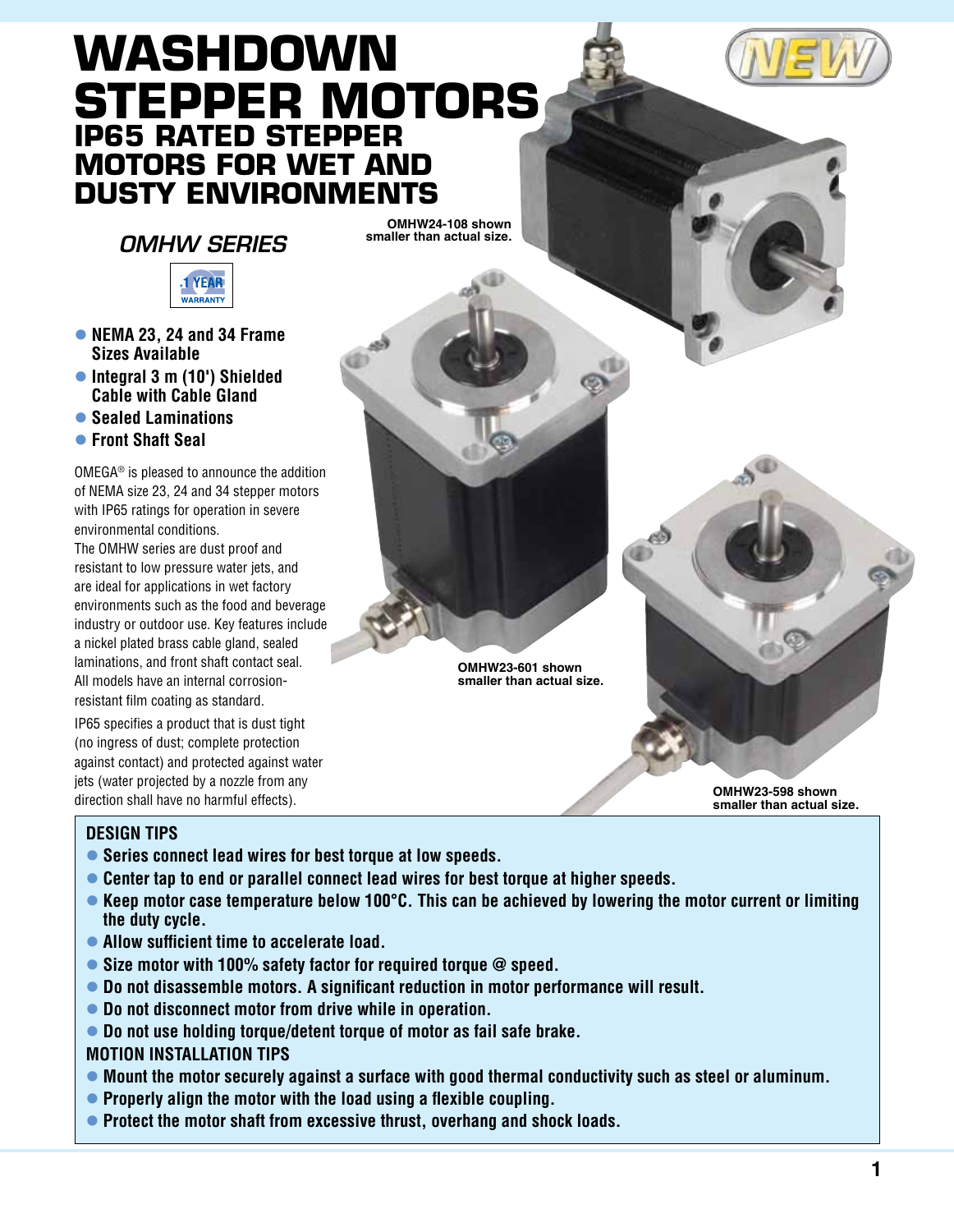

| <b>ELECTRICAL SPECIFICATIONS</b> |                                                                           |                                            |                                                              |              |                                      |              |             |                  |       |                                                                       |                                          |
|----------------------------------|---------------------------------------------------------------------------|--------------------------------------------|--------------------------------------------------------------|--------------|--------------------------------------|--------------|-------------|------------------|-------|-----------------------------------------------------------------------|------------------------------------------|
| <b>MODEL NO.</b>                 | <b>MOTOR</b><br><b>CONNECTION</b><br>1=SERIES<br>2=PARALLEL<br>3=UNIPOLAR | <b>MOTOR</b><br><b>LENGTH</b><br>mm (inch) | <b>MINIMUM</b><br><b>HOLDING</b><br><b>TORQUE</b><br>(oz-in) | <b>LEADS</b> | <b>STEP</b><br><b>ANGLE</b><br>(DEG) | <b>VOLTS</b> | <b>AMPS</b> | <b>OHMS</b>      | mH    | <b>ROTOR</b><br><b>INERTIA</b><br>$q$ - cm <sup>2</sup><br>$(oz-in2)$ | <b>MOTOR</b><br><b>WEIGHT</b><br>g (lbs) |
|                                  |                                                                           |                                            | 158                                                          |              |                                      | 4.2          | 2.12        | 2.0              | 5.6   |                                                                       | 599                                      |
| <b>OMHW23-598</b>                | 2                                                                         | 59.5 (2.34)                                |                                                              | 8            | 1.8                                  | 2.1          | 4.24        | 0.5              | 1.4   | 1.42                                                                  | (1.32)                                   |
|                                  | 3                                                                         |                                            | 120                                                          |              |                                      | 3.0          | 3.00        | 1.0              | 1.4   |                                                                       |                                          |
|                                  | 1                                                                         |                                            | 269                                                          |              |                                      | 4.7          | 2.12        | $2.2\phantom{0}$ | 6.8   |                                                                       | 998                                      |
| <b>OMHW23-601</b>                | $\sqrt{2}$                                                                | 81.5 (3.21)                                |                                                              | 8            | 1.8                                  | 3.0          | 4.24        | 0.7              | 1.7   | 2.51                                                                  | (2.2)                                    |
|                                  | 3                                                                         |                                            | 191                                                          |              |                                      | 3.3          | 3.00        | 1.1              | 1.7   |                                                                       |                                          |
|                                  | 1                                                                         |                                            | 153                                                          |              |                                      | 9.9          | 0.71        | 14.0             | 51.2  |                                                                       | 549                                      |
| <b>OMHW23-753</b>                | $\overline{c}$                                                            | 55.5(2.18)                                 |                                                              | 8            | 1.8                                  | 4.9          | 1.41        | 3.5              | 12.8  | 1.20                                                                  | (1.21)                                   |
|                                  | 3                                                                         |                                            | 117                                                          |              |                                      | 7.0          | 1.00        | 7.0              | 12.8  |                                                                       |                                          |
|                                  | 1                                                                         |                                            |                                                              |              |                                      | 11.8         | 0.71        | 16.6             | 60.8  |                                                                       |                                          |
| <b>OMHW23-754</b>                | 2                                                                         | 82 (3.23)                                  | 227                                                          | 8            | 1.8                                  | 5.8          | 1.41        | 4.15             | 15.2  | 2.51                                                                  | 998<br>(2.2)                             |
|                                  | 3                                                                         |                                            | 184                                                          |              |                                      | 8.3          | 1.00        | 8.3              | 15.2  |                                                                       |                                          |
| <b>OMHW24-108</b>                | 2                                                                         | 94.5 (3.72)                                | 354                                                          | 4            | 1.8                                  | 3.6          | 4.0         | 1.0              | 2.1   | 4.91                                                                  | 1361(3)                                  |
|                                  | 1                                                                         |                                            |                                                              |              |                                      | 7.3          | 2.8         | 2.6              | 2.6   |                                                                       |                                          |
| <b>OMHW34-506</b>                | 1260<br>$\sqrt{2}$<br>127 (5.00)                                          |                                            | 8                                                            | 1.8          | 3.6                                  | 5.6          | 0.65        | 5.4              | 14.94 | 3810<br>(8.4)                                                         |                                          |
|                                  | 3                                                                         |                                            | 906                                                          |              |                                      | 5.2          | 4.0         | 1.29             | 5.4   |                                                                       |                                          |
|                                  | 1                                                                         |                                            | 1062                                                         |              |                                      | 9.7          | 2.03        | 4.8              | 43.2  |                                                                       |                                          |
| <b>OMHW34-696</b>                | 2                                                                         | 116.5 (4.59)                               |                                                              | 8            | 1.8                                  | 4.9          | 4.06        | 1.2              | 10.8  | 14.94                                                                 | 3810<br>(8.4)                            |
|                                  | 3                                                                         |                                            | 778                                                          |              |                                      | 7.0          | 2.90        | $2.4\,$          | 10.8  |                                                                       |                                          |

| MECHANICAL AND ENVIRONMENTAL SPECIFICATIONS |                              |                                                  |                            |  |
|---------------------------------------------|------------------------------|--------------------------------------------------|----------------------------|--|
|                                             | <b>SIZE HW23</b>             | <b>SIZE HW24</b>                                 | <b>SIZE HW34</b>           |  |
| <b>SHAFT RUN-OUT (inches)</b>               | 0.002                        | 0.0012                                           | 0.002                      |  |
| RADIAL PLAY (inch/Lbs) @ 1.1 lb             | $0.0008$ maximum<br>@ 1.1 lb | $0.0008$ maximum<br>@1.1 lb                      | 0.001 maximum<br>@1.1 lb   |  |
| <b>END PLAY (inch/lbs)</b>                  | 0.003 maximum<br>@ 2.2 lbs   | 0.003 maximum<br>@ 2.2 lbs                       | 0.003 maximum<br>@ 2.2 lbs |  |
| <b>OPERATING TEMPERATURE RANGE</b>          |                              | >-20 to 50 $^{\circ}$ C (-4 to 122 $^{\circ}$ F) |                            |  |
| <b>INSULATION CLASS</b>                     |                              | 130°C (266°F) Class B                            |                            |  |
| <b>LEAD WIRE GAUGE</b>                      |                              | 22 AWG                                           |                            |  |
| <b>MAXIMUM RADIAL LOAD (Ibs)</b>            | 15                           | 15                                               | 28                         |  |
| <b>MAXIMUM THRUST LOAD (Ibs)</b>            | 25                           | 25                                               | 50                         |  |

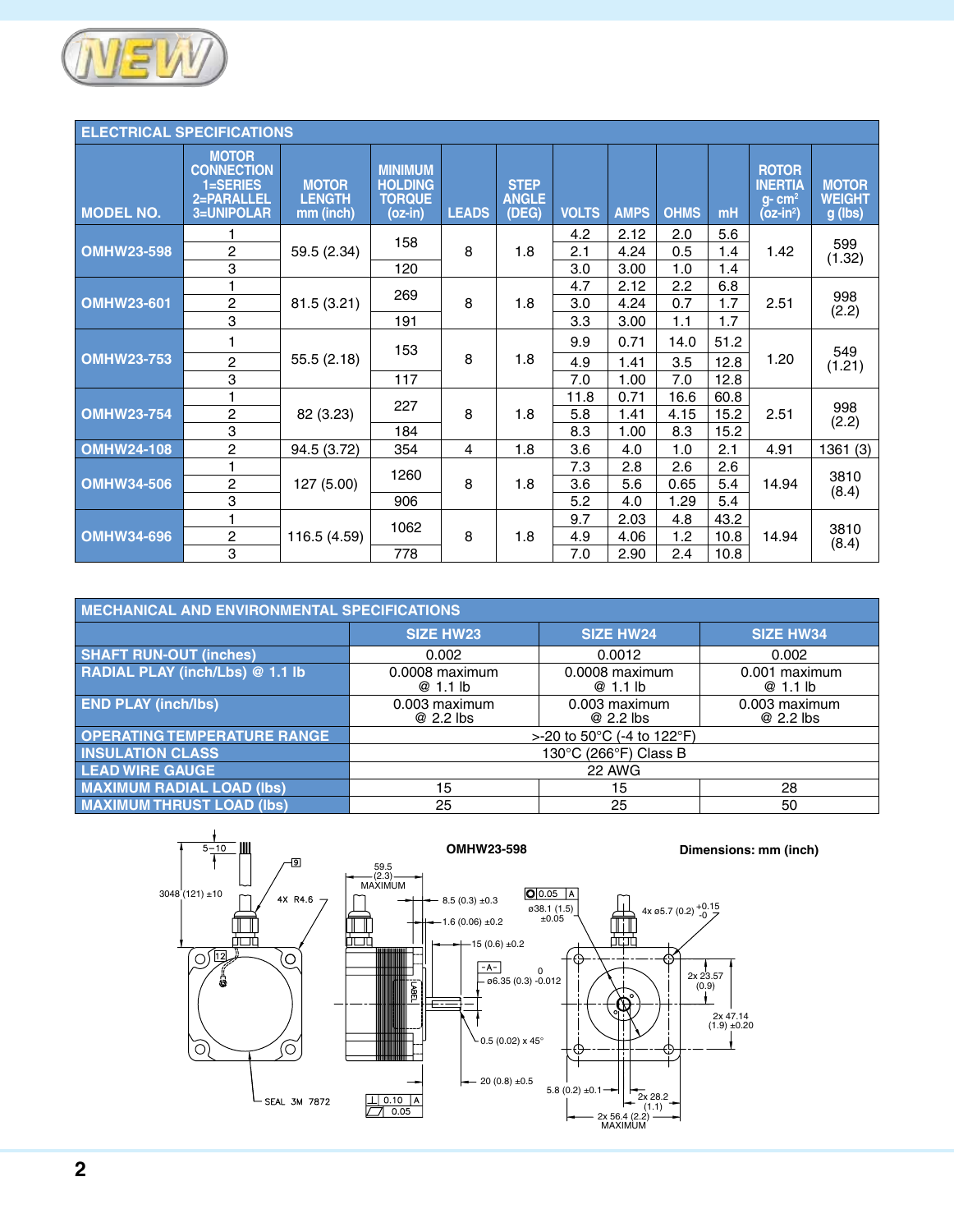